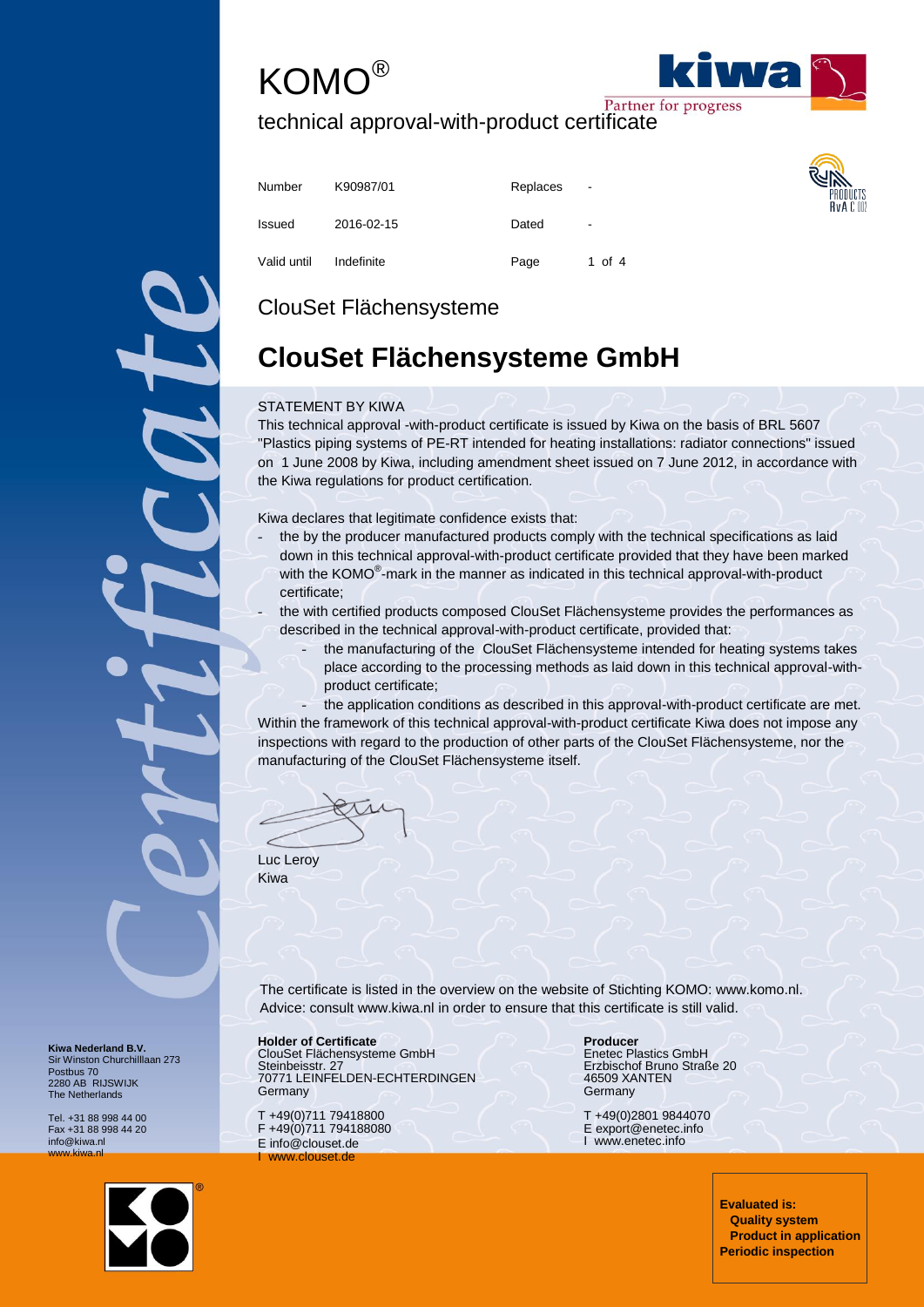### ClouSet Flächensysteme

### **PRODUCT SPECIFICATON**

Plastics piping systems of PE-RT type 2 intended for intended for heating installations: radiator connections according BRL 5607 and/or to BRL 5602 "Plastics piping systems of PE-RT intended for underfloor heating".

The system consists of:

- 5 layer PE-RT type 2 pipes;
- Metal press and compression fittings;
- Corrugated protection pipes.

The pipe dimensions as indicated in the table below belong to this certificate.

| Class 4 / 6 bar             |                        | Class 5 / 6 bar             |                        |  |
|-----------------------------|------------------------|-----------------------------|------------------------|--|
| Nominal outside<br>diameter | Wall thickness<br>(mm) | Nominal outside<br>diameter | Wall thickness<br>(mm) |  |
| (mm)                        |                        | (mm)                        |                        |  |
| 14                          | 1,25                   | 10                          | 1,3                    |  |
| $25^{1}$                    | 2,3                    | 12                          | 2,0                    |  |
|                             |                        | 14                          | 2,0                    |  |
|                             |                        | 16                          | 2,0                    |  |
|                             |                        | 17                          | 2,0                    |  |
|                             |                        | 18                          | 2,0                    |  |
|                             |                        | 20                          | 2,0                    |  |

 $<sup>1)</sup>$  only press fittings</sup>

Color:

inner layer of the pipe is: natural

outer layer of the pipe is: natural, red, blue, green, yellow, white, black, silver metal fittings: brass

protection pipe: color red, blue, black and white

#### **MARKING**

The products shall be marked with the KOMO® mark.

### **Pipes**

The minimum required marking on the pipes shall be:

- KOMO (or KOMO® word mark) + class 4 or 5 / 6 bar;
- the manufacturer's name, trade name, system name or certificate number of accompanying technical approval (system)certificate;
- material identification: PE-RT type 2;
- the build up of the pipe; PE-RT /EVOH/PE-RT;
- nominal outside diameter and nominal wall thickness of the pipe in mm;
- production code.

The realization of the marks is as follows: clearly and indelible at intervals of not more than 2 m.

### **Fittings**

The minimum required marking on the fittings shall be:

- KOMO (if not possible KOMO only on the smallest packaging);
- nominal outside diameter of the corresponding pipe;
- production code.

Location of the marks: on every fitting.

The realization of the marks is as follows: durable and indelible.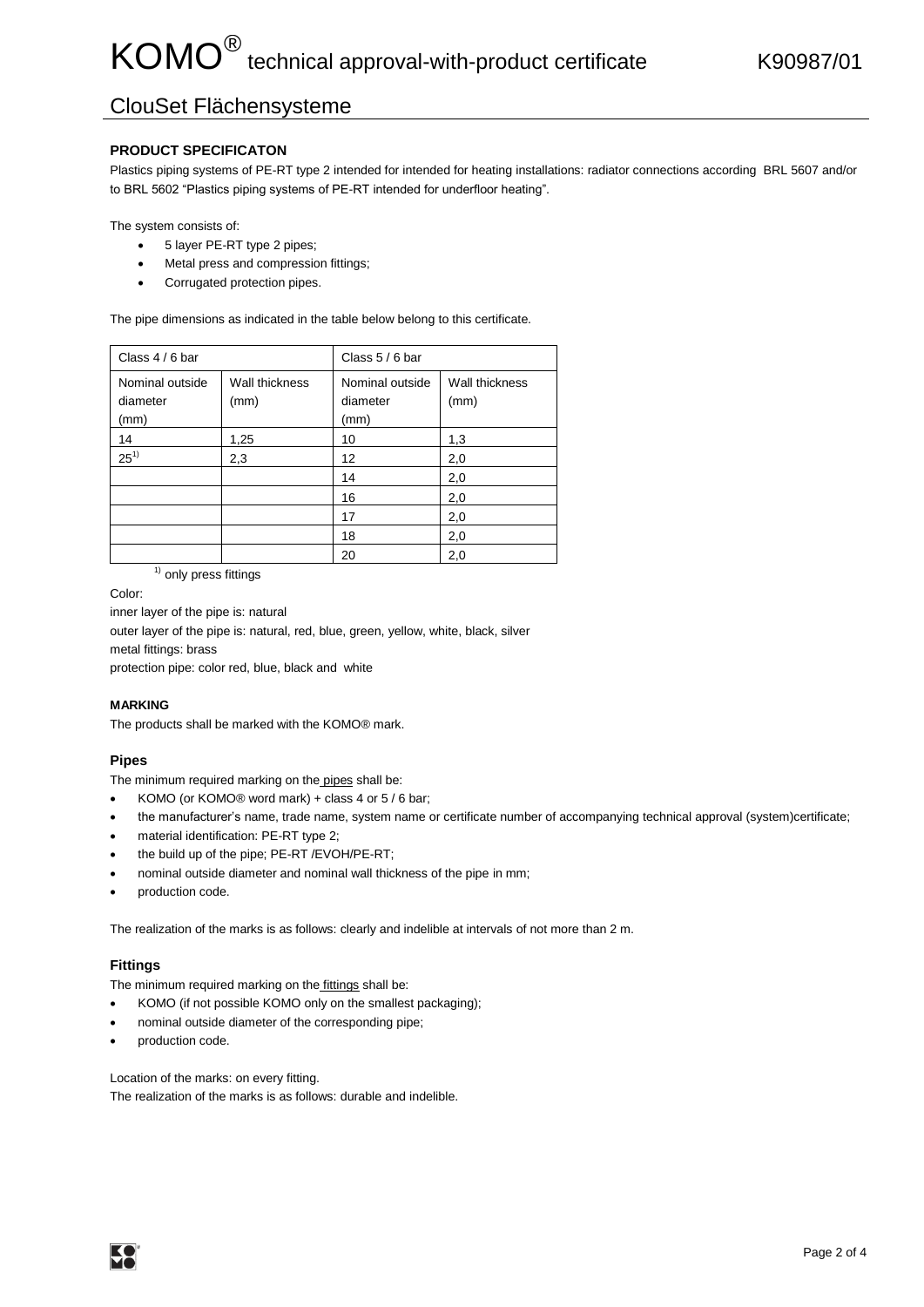### ClouSet Flächensysteme

The minimum required marking on the smallest packaging unit of the fittings shall be:

- KOMO® (or KOMO® word mark);
- the manufacturer's name, trade name, system name, logo or certificate number of the accompanying technical approval (system)certificate, according the marking of the pipe belonging to the piping system;
- material identification of the fitting body;
- nominal outside diameter and nominal wall thickness of the corresponding pipe in mm.

Location of the marks: on every package.

The realization of the marks is as follows: clearly and indelible on every packaging.

### **Protection pipes**

The minimum required marking on the protection pipes shall be:

- KOMO (KOMO® woordmerk);
- the manufacturer's name, trade name, certificate number of the protection pipe or the certificate number of the belonging technical approval (system) certificate.

The realization of the marks is as follows: clearly and indelible at intervals of not more than 2,5 m.

### **LOGISTICS**

Production and assembly of the system is laid down in the annex of the certification agreement.

#### **USAGE**

The supplier shall provide installation instructions. A reference to these instructions shall be made at or near the packaging. The instructions must contain specific information with regard to storage, transport, processing temperature and construction of the joints.

So-called "combination boilers" are often applied in individual house heating systems. In such boilers, no double separation between drinking water and heating medium exists. A leak in the single separation may result in the heating medium coming into contact with drinking water. Because of this, it is important that, in case additives are added to the heating medium, a Kiwa technical approval Toxicological Aspects (ATA) has been issued.

The heat emission to the floor is dependent on the thickness of the finishing coat and the mutual distance between the pipes. The preconditions have to be clearly described in the instructions.

#### **PERFORMANCES**

- 1. The system must be oxygen tight.
- 2. All joints must be leak tight and possess sufficient clamp force to resist external influences.
- 3. All system components must be designed for a lifetime of 50 years at an a operating temperature profile according to class 4 or 5 of ISO 10508 and a allowable working pressure of maximum 6 bar.

### **RECOMMENDATIONS FOR USERS**

Check at the time of delivery whether:

- the products are in accordance with the agreement;
- the mark and marking method are correct;
- the product show no visible defects as a result of e.g. transport.

Examine by delivery if the under "processing" mentioned products satisfy to this mentioned specifications.

If you should reject a product on the basis of the above, please contact:

- ClouSet Flächensysteme GmbH

and, if necessary:

- Kiwa Nederland B.V.

Consult the installation instructions of the producer for the correct way of storage, transport and processing of the products.

Take the application conditions mentioned under "performances" in consideration.